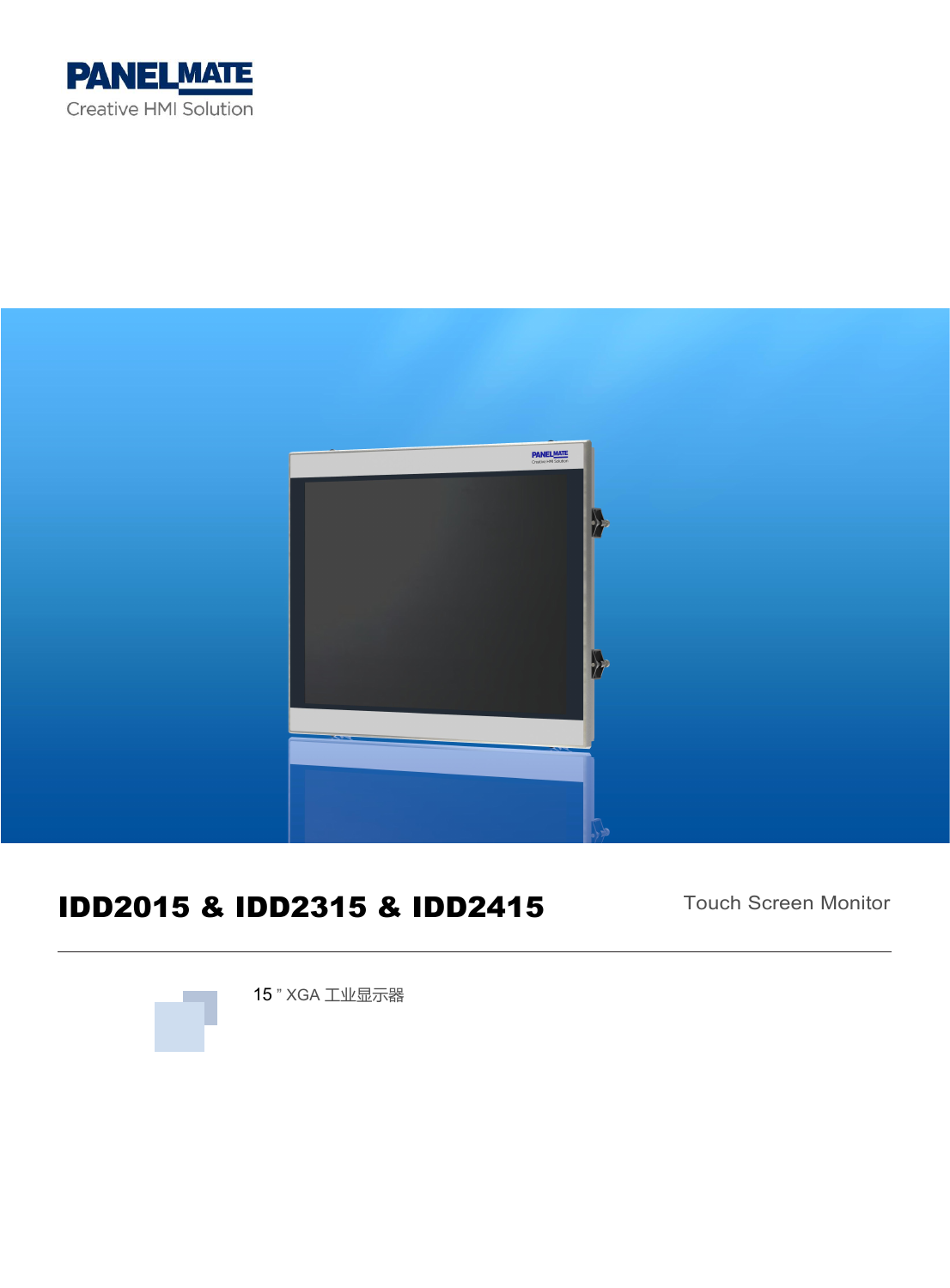

## IDD2015 & IDD2315 & IDD2415

#### **IDD2015 & IDD2315 & IDD2415**





规格参数:

| 常规参数 | 控制按钮             | 后面板OSD控制键,可调节对比度/亮度                                                  |  |
|------|------------------|----------------------------------------------------------------------|--|
|      | 总体尺寸 (W x H x D) | 352.2mm x 295.3mm x 53.7mm (13.87" x 11.63" x 2.11")                 |  |
|      | 开孔尺寸 (W x H)     | 342mm x 285mm (13.46" x 11.22")                                      |  |
|      | 外壳               | 前面板: 铝镁合金, 阳极氧化涂层; 后盖: 钣金喷漆; 接地隔离保护                                  |  |
|      | 安装方式             | 嵌入式、壁挂式、桌面式、VESA                                                     |  |
|      | 电源输入             | 插拔式端子: DC 24V                                                        |  |
|      | 功耗               | <b>15W</b>                                                           |  |
|      | 显示接口             | VGA & DVI & HDMI                                                     |  |
|      | 净重               | 3.6KG                                                                |  |
| 液晶屏  | 屏幕类型             | 15" XGA TFT                                                          |  |
|      | 分辨率              | 1024 x 768                                                           |  |
|      | 最大色彩             | 16.7MB                                                               |  |
|      | 显示区域 (W x H)     | 304.1mm x 228.1mm (11.97" x 8.98")                                   |  |
|      | 背光               | <b>LED</b>                                                           |  |
|      | 背光MTBF (小时)      | 30000hrs                                                             |  |
|      | 像素间距             | $0.297 \times 0.297$                                                 |  |
|      | 亮度               | 400cd/m <sup>2</sup>                                                 |  |
|      | 对比度              | 800:1                                                                |  |
|      | 视角               | (L)80 / (R)80 / (U)80 / (D)80                                        |  |
|      | 触摸屏类型            | 单点电阻式触摸屏&多点电容式触摸屏&无触摸钢化玻璃                                            |  |
|      | 透光率              | > 85%                                                                |  |
|      | 控制器              | USB接口                                                                |  |
| 触摸屏  | 驱动支持             | Windows XP, Windows 7, Winows8, Windows 10, Linux, CE                |  |
|      | 多点触摸             | 在Windows下可达10点                                                       |  |
|      | 表面硬度             | 莫氏硬度 7                                                               |  |
| 环境参数 | 工作温度             | -20~70° C (-4~158°F)                                                 |  |
|      | 存储温度             | -30~80° C (-22~176°F)                                                |  |
|      | 相对湿度             | 5~95% (无凝结)                                                          |  |
|      | 工作时振动            | SSD applied: 1.5 Grms, IEC 60068-2-64, random, 5 ~ 500 Hz, 1 hr/axis |  |
|      | 工作时冲击            | SSD applied: 10 G, IEC 60068-2-64, 半正弦波, 持续11ms                      |  |
|      | <b>EMC</b>       | CE/FCC Class A                                                       |  |
|      | 防水               | 前面板达到IP65防护等级                                                        |  |
|      |                  |                                                                      |  |

**Touch Screen Monitor**